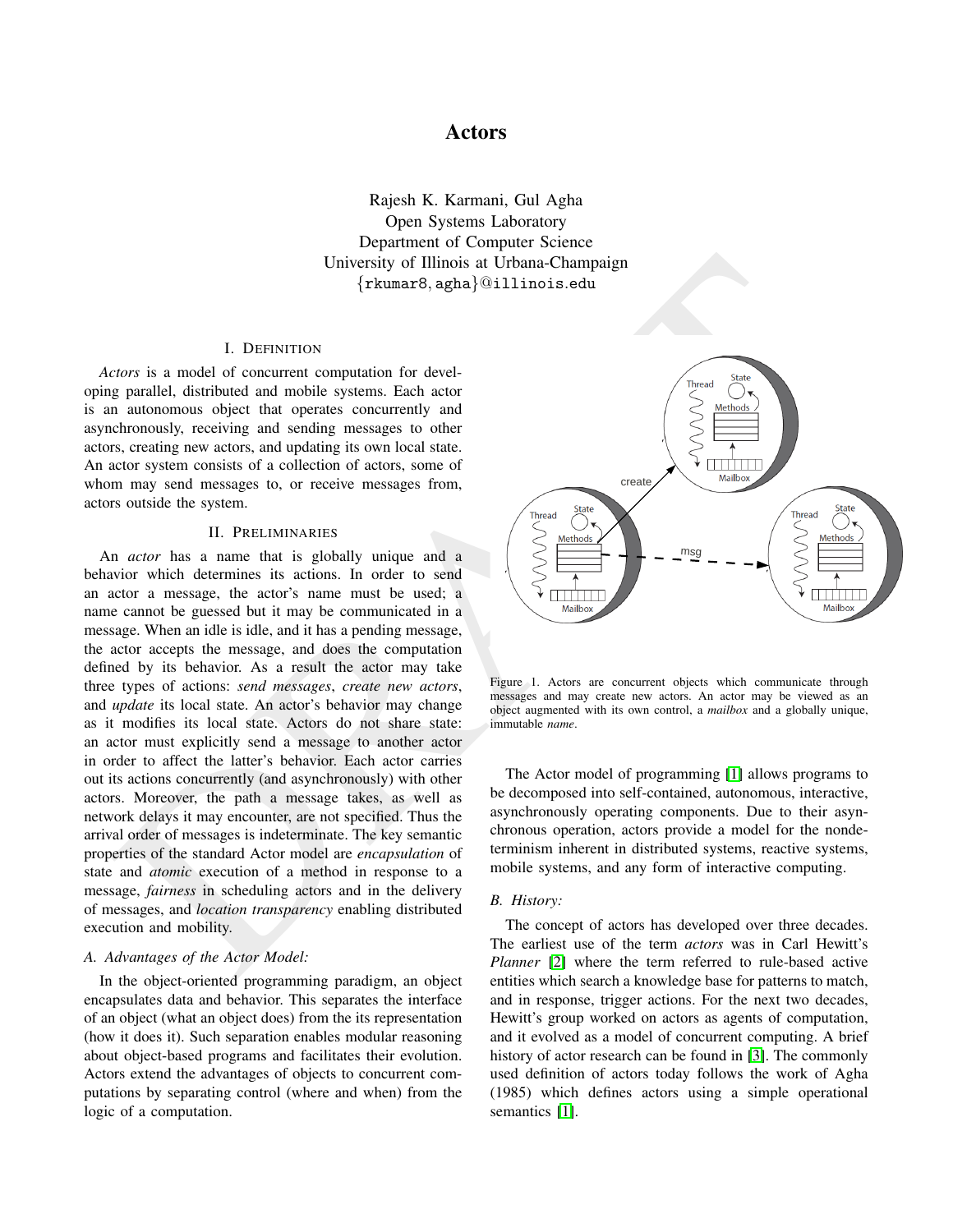In recent years, the Actor model has gained in popularity with the growth of parallel and distributed computing platforms such as multi-core architectures, cloud computers and sensor networks. A number of actor languages and frameworks have been developed. Some early actor languages include *ABCL*, *POOL*, *ConcurrentSmalltalk*, *ACT++*, *CEiffel* (see [\[4\]](#page-6-3) for a review of these) and HAL [\[5\]](#page-6-4). Actor languages and frameworks in current use include *Erlang* (from Ericsson) [6], *E* (Erights.org), *Scala* Actors library (EPFL) [7], *Ptolemy* (UC Berkeley) [8], *ASP* (INRIA) [9], *JCoBox* (University of Kaiserslautern) [10], *SALSA* (UIUC and RPI) [11], *Charm++* [12] and *ActorFoundry* [13] (both from UIUC), the *Asynchronous Agents Library* [14] and *Axum* [15] (both from Microsoft), and *Orleans* framework for cloud computing from Microsoft Research [16]. Some well-known open source applications built using actors include Twitter's message queuing system and Lift Web Framework, and among commercial applications are Facebook Chat system and Vendetta's game engine.

#### III. ILLUSTRATIVE ACTOR LANGUAGE

In order to show how actor programs work, consider a simple imperative actor language ActorFoundry that extends Java. A class defining an actor behavior extends osl.manager.Actor. Messages are handled by methods; such methods are annotated with @message. The create(class, args) method creates an actor instance of the specified actor class, where args correspond to the arguments of a constructor in the class. Each newly created actor has a unique name that is initially known only to the creator at the point where the creation occurs.

### <span id="page-1-0"></span>Listing 1 Hello World! program in ActorFoundry

```
again affiliarison in carried to include Enforg any disturbant and the network has indetermined edition.<br>The Enforgation (G), E. (Fights org), Scale Actos havay the arrival order of mesages is conditermative. Howeve
1 public class HelloActor extends Actor {
 2
3 @message
4 public void greet () throws RemoteCodeException
 5 {
           ActionName other = null;
\frac{1}{7} send (stdout, "print", "Hello");
 8 other = \frac{create}{\text{order}} (WorldActor.class);
 9 \sqrt{\text{send}}(\text{other}, \text{ "audience");}10 }
11 }
12
13 public class WorldActor extends Actor {
14
15 @message
16 public void audience () throws RemoteCodeException
17 {
\frac{\text{send}}{\text{send}}(\text{stdout}, \text{ "print", "World");}19 }
20 }
```
#### *A. Execution Semantics*

The semantics of ActorFoundry can be informally described as follows. Consider an ActorFoundry program P that consists of a set of actor definitions. An actor communicates with another actor in  $P$  by sending asynchronous (nonblocking) messages using the send statement: send*(a,msg)* has the effect of *eventually* appending the contents of *msg* to the mailbox of the actor *a*. However, the call to send returns immediately i.e. the sending actor does not wait for the message to arrive at its destination. Because actors operate asynchronously, and the network has indeterminate delays, the arrival order of messages is *nondeterministic*. However, we assume that messages are *eventually* delivered (a form of *fairness*).

At the beginning of execution of  $P$ , the mailbox of each actor is empty and some actor in the program must receive a message from the environment. The ActorFoundry runtime first creates an instance of a specified actor and then sends a specified message to it, which serves as P's entry point.

Each actor can be viewed as executing a loop with the following steps: remove a message from its mailbox (often implemented as a queue), decode the message, and execute the corresponding method. If an actor's mailbox is empty, the actor blocks–waiting for the next message to arrive in the mailbox (such blocked actors are referred to as *idle actors*). The processing of a message may cause the actor's local state to be updated, new actors to be created and messages to be sent. Because of the encapsulation property of actors, there is no interference between messages that are concurrently processed by different actors.

An actor program 'terminates' when every actor created by the program is idle and the actors are not open to the environment (otherwise the environment could send new messages to their mailboxes in the future). Note that an actor program need not terminate–in particular, certain interactive programs and operating systems may continue to execute indefinitely.

Listing 1 shows the HelloWorld program in Actor-Foundry. The program comprises of two actor definitions, the HelloActor and the WorldActor. An instance of the HelloActor can receive one type of message, the greet message, which triggers the execution of greet method. The greet method serves as  $P$ 's entry point, in lieu of the traditional main method.

On receiving a greet message, the HelloActor sends a print message to the stdout actor (a built-in actor representing the standard output stream) along with the string "Hello". As a result, "Hello" will eventually be printed on the standard output stream. Next, it creates an instance of the WorldActor. The HelloActor sends a a audience message to the WorldActor, thus delegating the printing of "World" to it. Note that due to asynchrony in communication, it is possible for "World" to be printed before "Hello".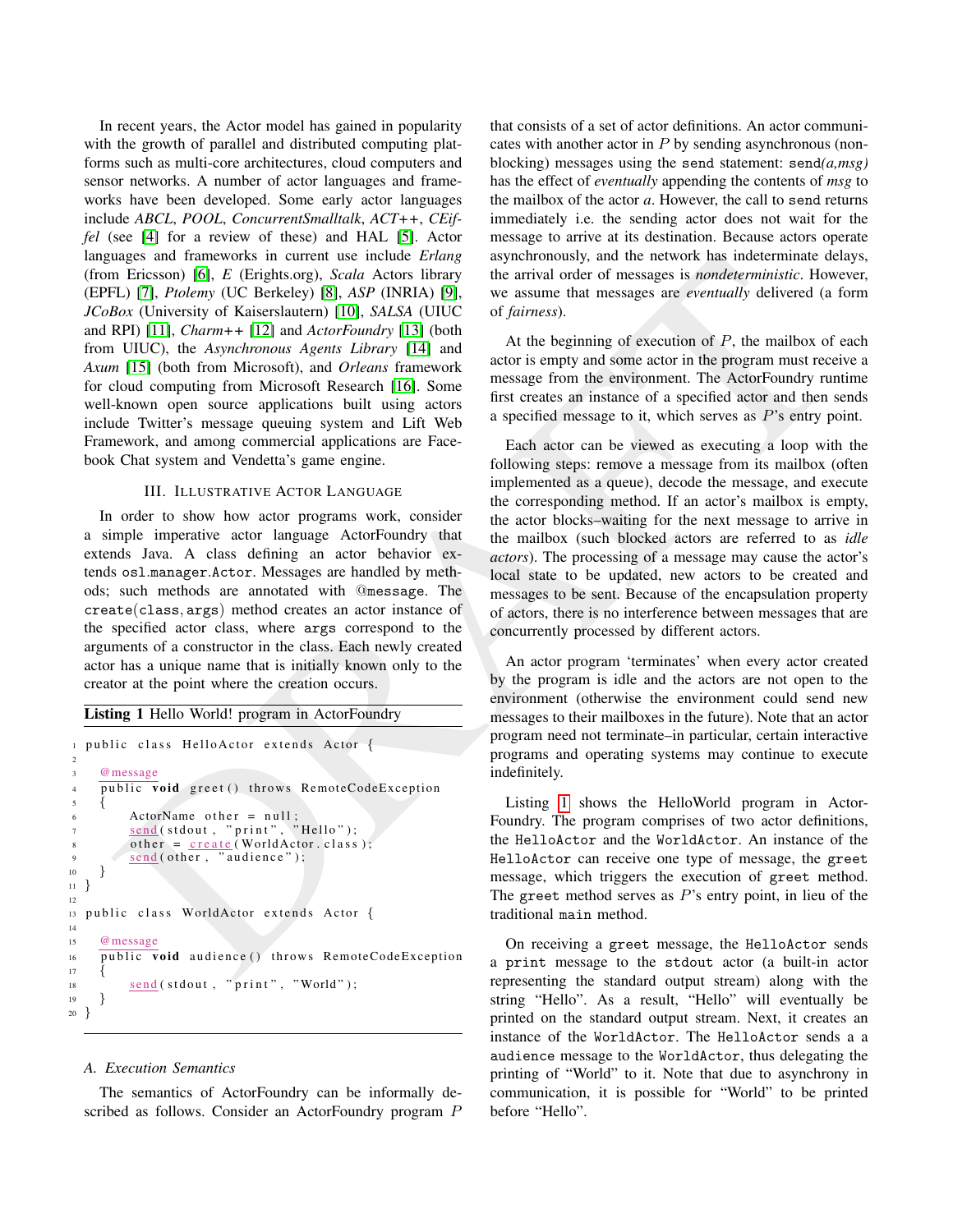#### IV. SYNCHRONIZATION

Synchronization in actors is achieved through communication. Two types of commonly used communication patterns are Remote Procedure Call (RPC) -like messaging and local synchronization constraints. Language constructs can enable actor programmers to specify such patterns. Such language constructs are definable in terms of primitive actor constructs, but providing them as first-class linguistic objects simplifies the task of writing parallel code.

### *A. RPC-like Messaging*

RPC-like communication is a common pattern of message-passing in actor programs. In RPC-like communication, the sender of a message waits for the reply to arrive before the sender proceeds with processing other messages. For example, consider the pattern shown in Figure 2 for a client actor which requests a quote from a travel service. The client wishes to wait for the quote to arrive before it decides whether to buy the trip, or to request a quote from another service.

Without a high-level language abstraction to express RPClike message pattern, a programmer has to explicitly implement the following steps in their program:

- 1) the client actor sends a request;
- 2) the client then checks incoming messages;
- 3) if the incoming message corresponds to the reply to its request, the client takes the appropriate action (accept the offer, or keep searching);
- 4) if an incoming message does not correspond to the reply to its request, the message must be handled (for example, by being buffered for later processing), and the client continues to check messages for the reply.



<span id="page-2-0"></span>Figure 2. A client actor requesting quotes from multiple competing services using RPC-like communication. The dashed slanted arrows denote messages and the dashed vertical arrows denote that the actor is waiting or is blocked during that period in its life.

RPC-like messaging is almost universally supported in actor languages and libraries. RPC-like messages are particularly useful in two kinds of common scenarios. One scenario occurs when an actor wants to send an ordered sequence of messages to a particular recipient–in this case, it wants to ensure that a message has been received before it sends another. A variant of this scenario is where the sender wants to ensure that the the target actor has received a message before it communicates this information to another actor. A second scenario is when the state of the requesting actor is dependent on the reply it receives. In this case, the requesting actor cannot meaningfully process unrelated messages until it receives a response.

Because RPC-like messages are similar to procedure calls in sequential languages, programmers have a tendency to overuse them. Unfortunately, inappropriate usage of RPClike messages introduces unnecessary dependencies in the code. This may not only make the program's execution more inefficient than it needs to be, it can lead to *deadlocks* and *livelocks* (where an actor ignores or postpones processing messages, waiting for an acknowledgement that never arrives).

### <span id="page-2-1"></span>*B. Local Synchronization Constraints*

trans. but providing them as find-data linearistic depend on smalle to meanwe have the incomparison in the constraints of possible only the mean of  $A$  constraints in the constraints of the experimental on the constraints Asynchrony is inherent in distributed systems and mobile systems. One implication of asynchrony is that the number of possible orderings in which messages may *arrive* is exponential in the number of messages that are 'pending' at any time (i.e., messages that have been sent but have not been received). Because a sender may be unaware of what the state of the actor it is sending a message to will be when the latter receives the message, it is possible that the recipient may not be in a state where it can process the message it is receiving. For example, a spooler may not have a job when some printer requests one. As another example, messages to actors representing individual matrix elements (or groups of elements) asking them to process different iterations in a parallel Cholesky decomposition algorithm need to be monotonically ordered. The need for such orderings leads to considerable complexity in concurrent programs, often introducing bugs or inefficiencies due to suboptimal implementation strategies. For example, in the case of Cholesky decomposition, imposing a global ordering on the iterations leads to highly inefficient execution on multicomputers [17].

Consider the example of a print spooler. Suppose a 'get' message from an idle printer to its spooler may arrive when the spooler has no jobs to return the printer. One way to address this problem is for the spooler to refuse the request. Now the printer needs to repeatedly poll the spooler until the latter has a job. This technique is called *busy waiting*; busy waiting can be expensive–preventing the waiting actor from possibly doing other work while it "waits", and it results in unnecessary message traffic. An alternate is to the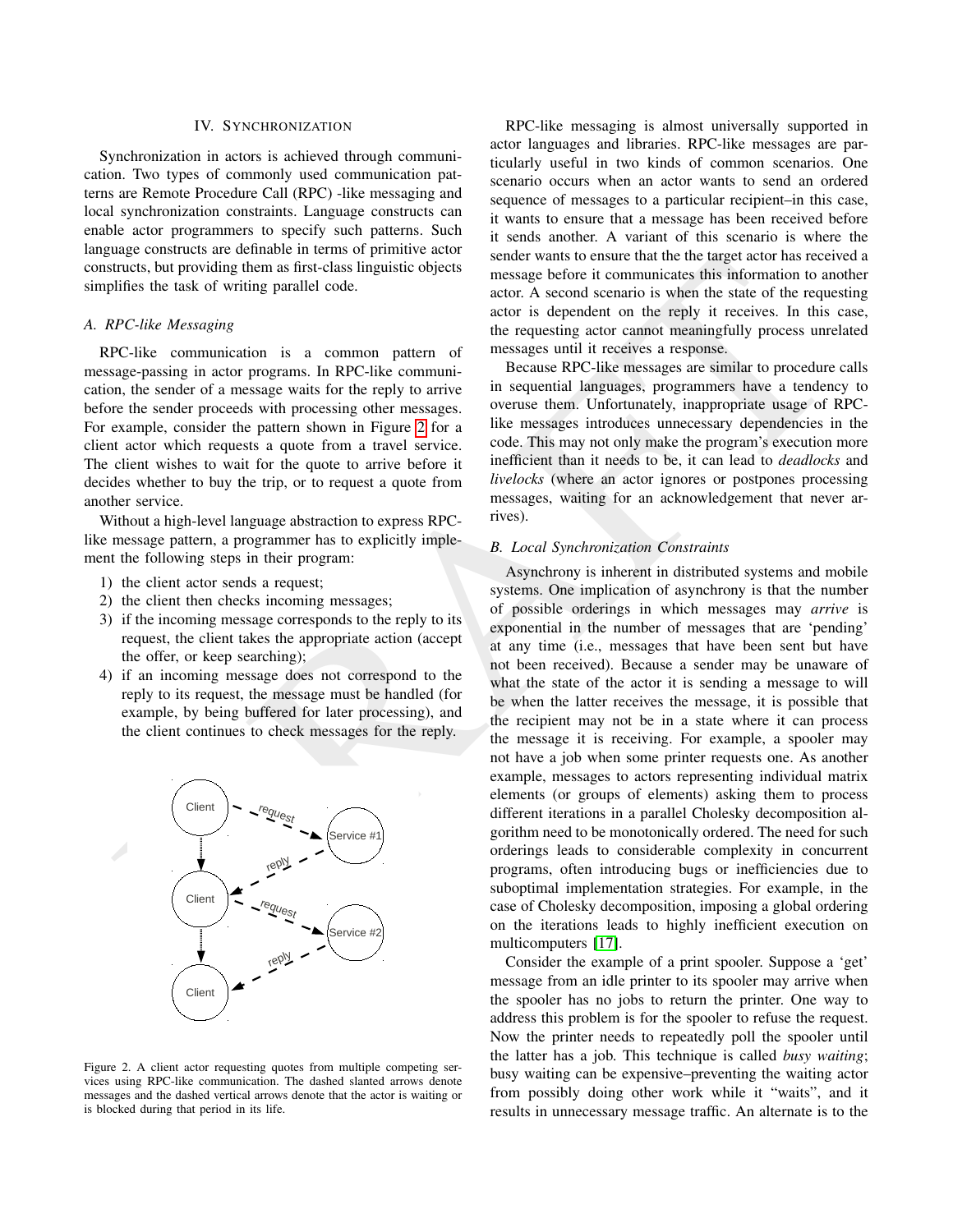spooler buffer the 'get' message for deferred processing. The effect of such buffering is to change the order in which the messages are processed in a way that guarantees that the number of messages put messages to the spooler is always greater than the number of get messages processed by the spooler.





processing example, written using the *Asynchronous Agents Library* [\[14\]](#page-7-8), which is part of the Microsoft Visual Studio

2010.

Figure 3. A file actor communication with a client is constrained using local synchronization constraints. The vertical arrows depict the timeline of the life of an actor and the slanted arrows denote messages. The labels inside a circle denote the messages that the file actor can accept in that particular state.

If pending messages are buffered explicitly inside the body of an actor, the code specifying the functionality (the *how* or representation) of the actor is mixed with the logic determining the order in which the actor processes the messages (the *when*). Such mixing violates the software principle of *separation of concerns*. Researchers have proposed various constructs to enable programmers to specify the correct orderings in a modular and abstract way, specifically, as logical formulae (predicates) over the state of an actor and the type of messages. Many actor languages and frameworks provide such constructs; examples include local synchronization constraints in ActorFoundry, and pattern matching on sets of messages in Erlang and Scala Actors library.

#### *C. Patterns of Actor Programming*

Two common patterns of parallel programming are *pipeline* and *divide-and-conquer* [\[18\]](#page-7-12). These patterns are illustrated in Fig. [4\(](#page-3-0)a) and Fig. [4\(](#page-3-0)b), respectively.

An example of the pipeline pattern is an image processing network (see Figure  $4(a)$ ) in which a stream of images is passed through a series of filtering and transforming stages. The output of the last stage is a stream of processed images. This pattern has been demonstrated by an image

<span id="page-3-0"></span>Figure 4. Patterns of actor programming (from top) (a) Pipeline pattern (b) Divide-and-Conquer pattern.

**Master** (Reduce) . .

A *map-reduce* graph is an example of the divide-andconquer pattern (see Figure 4(b)). A master actor maps the computation onto a set of workers and the output from each of these workers is reduced in the 'join continuation' behavior of the master actor (possibly modeled as a separate actor) (e.g., see [19]). Other examples of divide-andconquer pattern are naïve parallel quicksort [20] and parallel mergesort. The synchronization idioms discussed above may be used in succinct encoding of these patterns in actor programs since these patterns essentially require ordering the processing of some messages.

### V. SEMANTIC PROPERTIES

As mentioned earlier, some important semantic properties of the pure Actor model are: encapsulation and atomic execution of methods (where a method represents computation in response to a message), fairness, and location transparency [\[21\]](#page-7-15). We discuss the implications of these properties.

Note that not all actor languages enforce all these properties. Often the implementations compromise some actor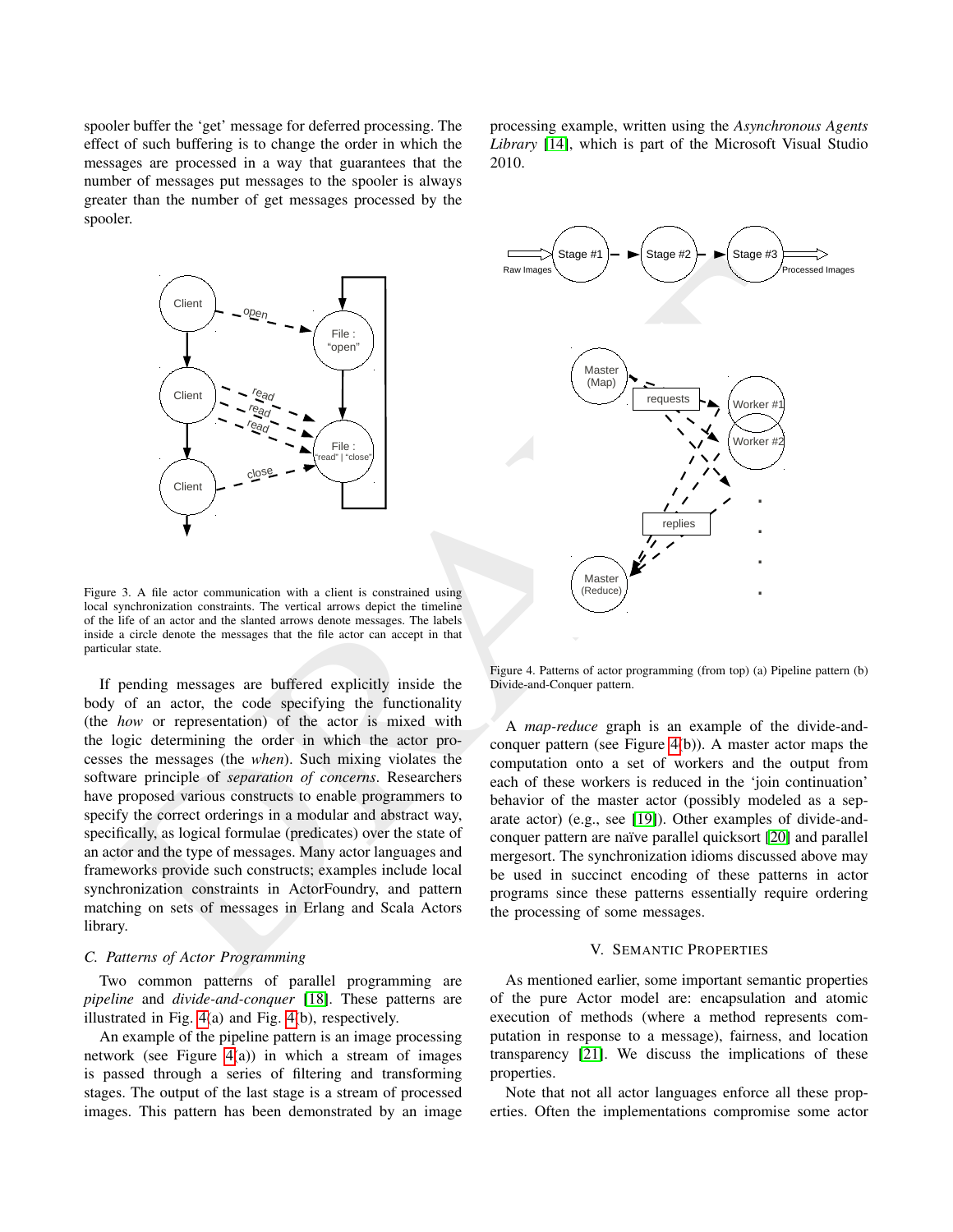properties, typically because it is simpler to achieve efficient implementations by doing so. However, it is possible by sophisticated program transformations, compilation and runtime optimizations to regain almost all the efficiency that is lost in a naïve language implementation, although doing so is more challenging for library-like actor frameworks [\[21\]](#page-7-15). By failing to enforce some actor properties in an actor language or framework implementation, actor languages add to the burden of the programmers, who have to then ensure that they write programs in a way that does not violate the property.

### *A. Encapsulation and Atomicity*

[DR](#page-6-2)AFT *Encapsulation* implies that no two actors share state. This is useful for enforcing an object-style decomposition in the code. In sequential object-based languages, this has led to the natural model of atomic change in objects: an object invokes (sends a message to) another object, which finishes processing the message before accepting another message from a different object. This allows us to reason about the behavior of the object in response to a message, given the state of the target object when it received the message. In a concurrent computation, it is possible for a message to arrive while an actor is busy processing another message. Now if the second message is allowed to interrupt the target actor and modify the target's state while the target is still processing the first message, it is no longer feasible to reason about the behavior of the target actor based on what the target's state was when it received the first message. This makes it difficult to reason about the behavior of the system as such interleaving of messages may lead to erroneous and inconsistent states.

Instead, the target actor processes messages one at a time, in a single *atomic step* consisting of all actions taken in response to a given message [3]. By dramatically reducing the nondeterminism that must be considered, such atomicity provides a *macro-step semantics* which simplifies reasoning about actor programs. Macro-step semantics is commonly used by correctness-checking tools; it significantly reduces the state-space exploration required to check a property against an actor program's potential executions (e.g., see [\[22\]](#page-7-16)).

#### *B. Fairness*

The Actor model assumes a notion of *fairness* which states that every actor makes progress if it has some computation to do, and that every message is eventually delivered to the destination actor, unless the destination actor is permanently disabled. Fairness enables modular reasoning about the liveness properties of actor programs [\[3\]](#page-6-2). For example, if an actor system A is composed with an actor system  $B$  where  $B$  includes actors that are permanently busy, the composition does not affect the progress of the actors in A. An familiar example where fairness would be useful is in browsers. Problems are often caused by the composition of browser components with third-party plugins: in the absence of fairness, such plug-ins sometimes result in browser crashes and hang-ups.

### *C. Location Transparency*

In the Actor model, the actual location of an actor does not affect its name. Actors communicate by exchanging messages with other actors, which could be on the same core, on the same CPU, or on another node in the network. Location transparent naming provides an abstraction for programmers, enabling them to program without worrying about the actual physical location of actors. Location transparent naming facilitates automatic migration in the runtime, much as indirection in addressing facilitates compaction following garbage collection in sequential programming.

*Mobility* is defined as the ability of a computation to migrate across different nodes. Mobility is important for load-balancing, fault-tolerance and reconfiguration. In particular, mobility is useful in achieving scalable performance, particularly for dynamic, irregular applications [23]. Moreover, employing different distributions in different stages of a computation may improve performance. In other cases, the optimal or correct performance depends on runtime conditions such as data and work load, or security characteristics of different platforms. For example, web applications may be migrated to servers or to mobile clients depending on the network conditions and capabilities of the client [24].

Mobility may also be useful in reducing the energy consumed by the execution of parallel applications. Different parts of an application often involve different parallel algorithms and the energy consumption of an algorithm depends on how many cores the algorithm is executed on and at what frequency these cores operate [25]. Mobility facilitates dynamic redistribution of a parallel computation to the appropriate number of cores (i.e., to the number of cores that minimize energy consumption for a given performance requirement and parallel algorithm) by migrating actors. Thus mobility could be an important feature for energyaware programming of multi-core (*manycore*) architectures. Similarly energy savings may be facilitated by being able to migrate actors in sensor networks and clouds.

### VI. IMPLEMENTATIONS

Erlang is arguably the best known implementation of the Actor model. It was developed to program telecom switches at Ericsson about 20 years ago. Some recent actor implementations have been listed earlier. Many of these implementations have focused on a particular domain such as the Internet (SALSA), distributed applications (Erlang and E), sensor networks (ActorNet), and more recently multi-core processors (Scala Actors library, ActorFoundry, and many others in development).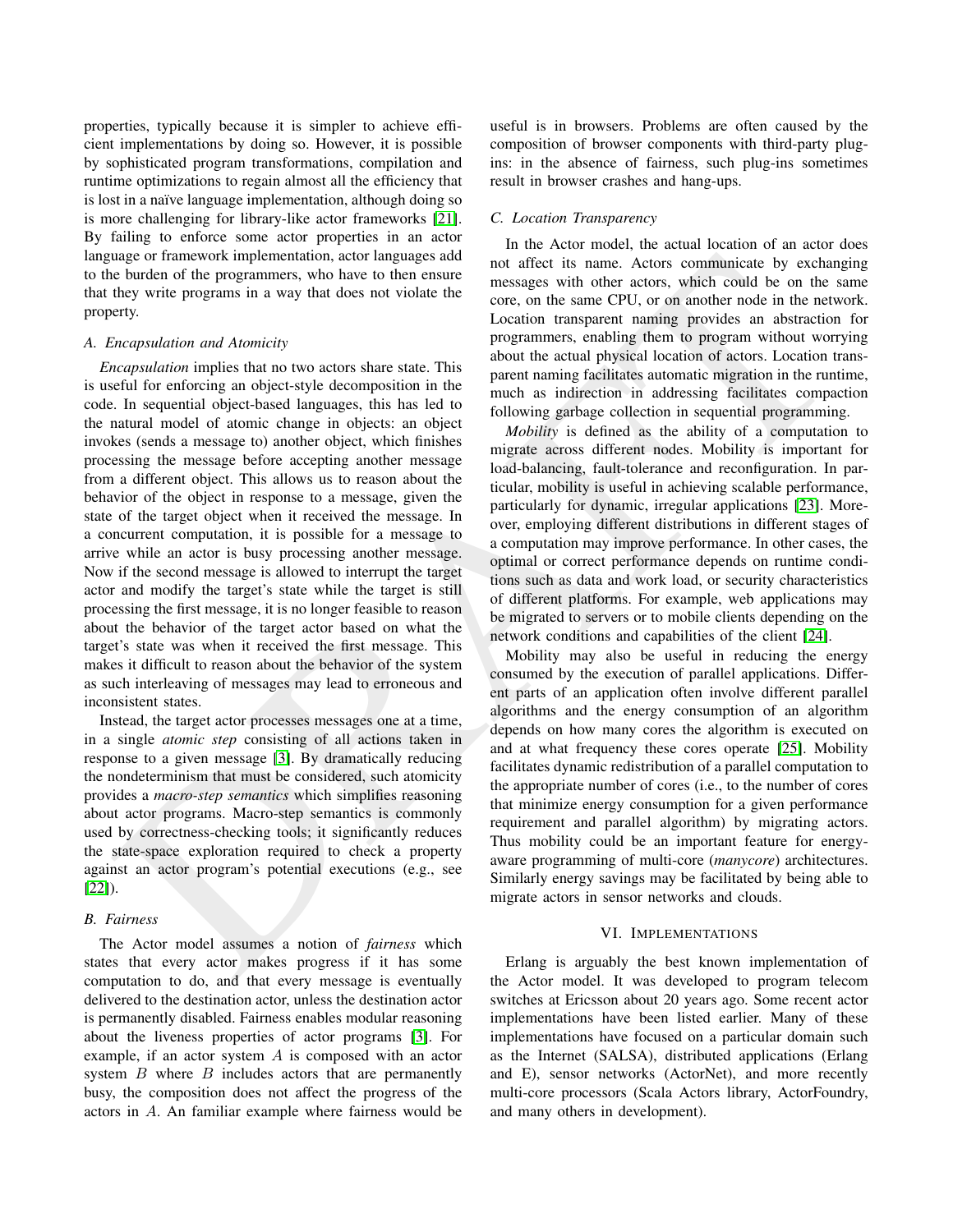It has been noted that a faithful but naïve implementation of the Actor model can be highly inefficient [\[21\]](#page-7-15) (at least on the current generation of architectures). Consider three examples:

- 1) An implementation that maps each actor to a separate process may have a high cost for actor creation.
- 2) If the number of cores is less than the number of actors in the program (sometimes termed *CPU oversubscription*), an implementation mapping actors to separate processes may suffer from high context switching cost.
- 3) If two actors are located on the same sequential node, or on a shared-memory processor, it may be an order of magnitude more efficient to pass a reference to the message contents rather than to make a copy of the actual message contents.

These inefficiencies may be addressed by compilation and runtime techniques, or through a combinations of the two. The implementation of the ABCL language [26] demonstrates some early ideas for optimizing both intra-node and inter-node execution and communication between actors. The Thal language project [23] shows that encapsulation, fairness and universal naming in an actor language can be implemented efficiently on commodity hardware by using a combination of compiler and runtime. The Thal implementation also demonstrates that various communication abstractions such as RPC-like communication, local synchronization constraints and join expressions can also be supported efficiently using various compile-time program transformations.

The Kilim framework develops a clever post-compilation continuation-passing style (CPS) transform ("weaving") on Java-based actor programs for supporting light-weight actors that can pause and resume [27]. Kilim and Scala also add type systems to support safe but efficient messages among actors on a shared node [27], [28]. Recent work suggests that *ownership transfer* between actors, which enables safe and efficient messaging, can be statically inferred in most cases [29].

On distributed platforms such as cloud computers or grids, because of latency in sending messages to remote actors, an important technique for achieving good performance is communication-computation overlap. Decomposition into actors and the placement of actors can significantly determine the extent of this overlap. Some of these issues have been effectively addressed in the Charm++ runtime [12]. Decomposition and placement issues are also expected to show up on scalable manycore architectures since these architecture cannot be expected to support constant time access to shared memory.

Finally note that the notion of garbage in actors is somewhat complex. Because an actor name may be communicated in a message, it is not sufficient to mark the forward acquaintances (references) of *reachable* actors as reachable. The inverse acquaintances of reachable actors that may be potentially active need to be considered as well (these actors may send a message to a reachable actor). Efficient garbage collection of distributed actors remains an open research problem because of the problem of taking efficient distributed snapshots of the reachability graph in a running system [\[30\]](#page-7-24).

### VII. TOOLS

Several tools are available to aid in writing, maintaining, debugging, model checking and testing actor programs. Both Erlang and Scala have a plug-in for the popular, open source IDE (Integrated Development Environment) called Eclipse (http://www.eclipse.org). A commercial testing tool for Erlang programs called QuickCheck [\[31\]](#page-7-25) is available. The tool enables programmers to specify program properties and input generators which are used to generate test inputs.

JCute [32] is a tool for automatic unit testing of programs written in a Java actor framework. Basset [33] works directly on executable (Java bytecode) actor programs and is easily retargetable to any actor language that compiles to bytecode. Basset understands the semantic structure of actor programs (such as the macro-step semantics), enabling efficient path exploration through the Java Pathfinder (JPF)– a popular tool for model checking programs [34]. The term rewriting system Maude provides an Actor module to specify program behavior; which has been used to model check actor programs [35]. There has also been work on runtime monitoring of actor programs [36].

#### VIII. EXTENSIONS AND ABSTRACTIONS

in the pregnant connections term<br>of  $P(D)$  correlates to the result tool are avoidable to all in whing, maintaining,<br>in<br>the proposition mapping actors in equality correlated and security and detecting and Scalar Hyrogens. A programming language should facilitate the process of writing programs by being close to the conceptual level at which a programmer thinks about a problem, rather than at the level at which it may be implemented. Higher level abstractions for concurrent programming may be defined in interaction languages which allow patterns to be captured as first-class objects [37]. Such abstractions can be implemented through an adaptive, reflective middleware [38]. Besides programming abstractions for concurrency in the pure (asynchronous) actor model, there are variants of the Actor model, such as for real-time, which extend the model [\[39\]](#page-8-6), [8]. Two interaction patterns are discussed to illustrate the ideas of interaction patterns.

#### *A. Pattern-directed communication*

Recall that a sending actor must know the name of a target actor before the sending actor can communicate with the target actor. This property, called *locality*, is useful for compositional reasoning about actor programs–if it is known that only some actors can send a message to an actor A, then it may be possible to figure out what types of messages A may get and perhaps specify some constraints on the order in which it may get them. However, real-world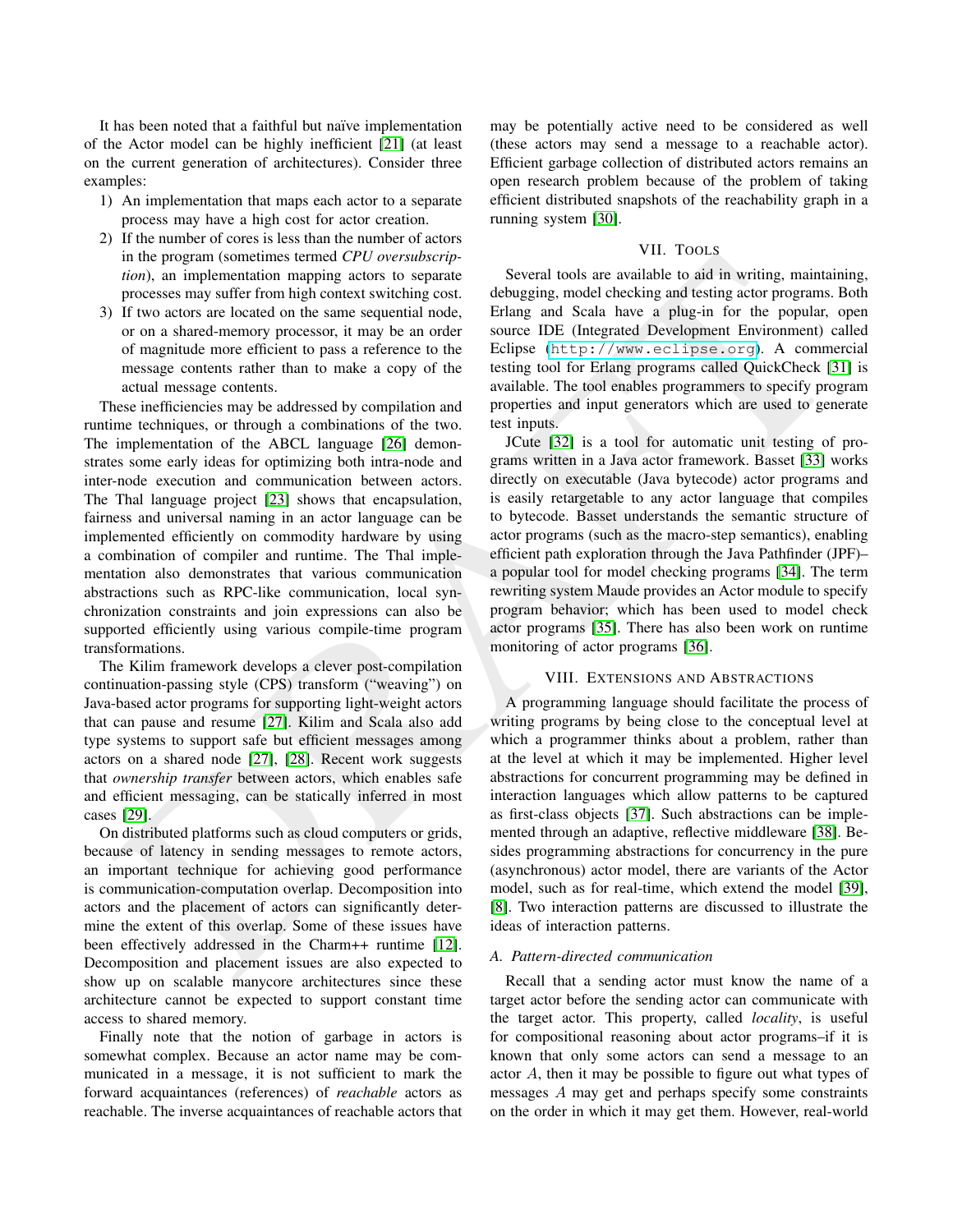programs generally create an open system which interacts with their external environment. This means that having ways of discovering actors which provide certain services can be helpful. For example, if an actor migrates to some environment, discovering a printer in that environment may be useful.

Pattern-directed communication allows programmers to declare properties of a group of actors, enabling the use of the properties to discover actual recipients are chosen at runtime. In the *ActorSpace* model, an actor specifies recipients in terms of patterns over properties that must be satisfied by the recipients. The sender may send the message to all actors (in some group) that satisfy the property, or to a single representative actor [40]. There are other models for pattern based communication. In *Linda*, potential recipients specify a pattern for messages they are interested in [41]. The sending actors simply inserts a message (called *tuple* in Linda) into a *tuple-space*, from where the receiving actors may read or remove the tuples if the tuple matches the pattern of messages the receiving actor is interested in.

### *B. Coordination*

Actors help simplify programming by increasing the granularity at which programmers need to reason about concurrency–viz., they may reason in terms of the potential interleavings of messages to actors, instead of in terms the interleavings of accesses to shared variables within actors. However, developing actor programs is still complicated and prone to errors. A key cause of complexity in actor programs is the large number of possible interleaving of messages to groups of actors: if these message orderings are not suitably constrained, some possible execution orders may fail to meet the desired specification.

Recall that local synchronization constraints postpone the dispatch of a message based on the contents of the messages and the local state of the receiving actor (see Section IV-B). *Synchronizers*, on the other hand, change the order in which messages are processed by a group of actors by defining constraints on ordering of messages processed at different actors in a group of actors. For example, if a withdrawal and deposit messages must be processed atomically by two different actors, a Synchronizer can specify that they must be scheduled together. Synchronizers are described in [42].

In the standard actor semantics, an actor which knows the name of a target actor may send the latter a message. An alternate semantics introduces the notion of a *channel*; a channel is used to establish communication between a given sender and a given recipient. Recent work on actor languages has introduced *stateful channel contracts* to constrain the order of messages between two actors. Channels are a central concept for communication between actors in both Microsoft's Singularity platform [\[43\]](#page-8-10) and Microsoft's Axum language [\[15\]](#page-7-9), while they can be optionally introduced between two actors in Erlang. Channel contracts specify a protocol that governs the communication between the two end-points (actors) of the channel. The contracts are stated in terms of state transitions based on observing messages on the channel.

From the perspective of each end-point (actor), the channel contract specifies the *interface* of the other end-point (actor) in terms of not only the type of messages but also the ordering on messages. In Erlang, contracts are enforced at runtime, while in Singularity a more restrictive notion of typed contracts make it feasible to check the constraints at compile time.

#### IX. CURRENT STATUS AND PERSPECTIVE

are properties of a groot pix discon, enablige the use the ordering on researchs in the paper in the same of the constraints in the constraints in [A](#page-8-12) account to enforce the same of polaristic scaling of the same of polaris Actor languages have been used for parallel and distributed computing in the real world for some time (e.g. Charm++ for scientific applications on supercomputers [\[12\]](#page-7-6), Erlang for distributed applications [6]). In recent years, interest in actor-based languages has been growing, both among researchers and among practitioners. This interest is triggered by emerging programming platforms such as multicore computers and cloud computers. In some cases, such as cloud computing, web services and sensor networks, the Actor model is a natural programming model because of the distributed nature of these platforms. Moreover, as multicore architectures are scaled, multicore computers will also look more more like traditional multicomputer platforms. This is illustrated by the 48-core Single-Chip Cloud Computer (SCC) developed by Intel [44] and the 100-core TILE-Gx by Tilera [45]. However, the argument for using actor-based programming languages is not simply that they are a good match for distributed computing platforms; it is that actors is a good model in which to think about concurrency. Actors simplify the task of programming by extending object-based design to concurrent (parallel, distributed, mobile) systems.

#### **REFERENCES**

- <span id="page-6-0"></span>[1] Gul Agha. *Actors: a model of concurrent computation in distributed systems*. MIT Press, Cambridge, MA, USA, 1986.
- <span id="page-6-1"></span>[2] C. Hewitt. PLANNER: A language for proving theorems in robots. In *Proceedings of the 1st international joint conference on Artificial intelligence*, pages 295–301. Morgan Kaufmann Publishers Inc., 1969.
- <span id="page-6-2"></span>[3] Gul Agha, Ian A. Mason, Scott Smith, and Carolyn Talcott. A Foundation for Actor Computation. *Journal of Functional Programming*, 7(01):1–72, 1997.
- <span id="page-6-3"></span>[4] Jean-Pierre Briot, Rachid Guerraoui, and Klaus-Peter Lohr. Concurrency and distribution in object-oriented programming. *ACM Comput. Surv.*, 30(3):291–329, 1998.
- <span id="page-6-4"></span>[5] Chris Houck and Gul Agha. Hal: A high-level actor language and its distributed implementation. In *21st International Conference on Parallel Processing (ICPP), vol. II*, pages 158– 165, 1992.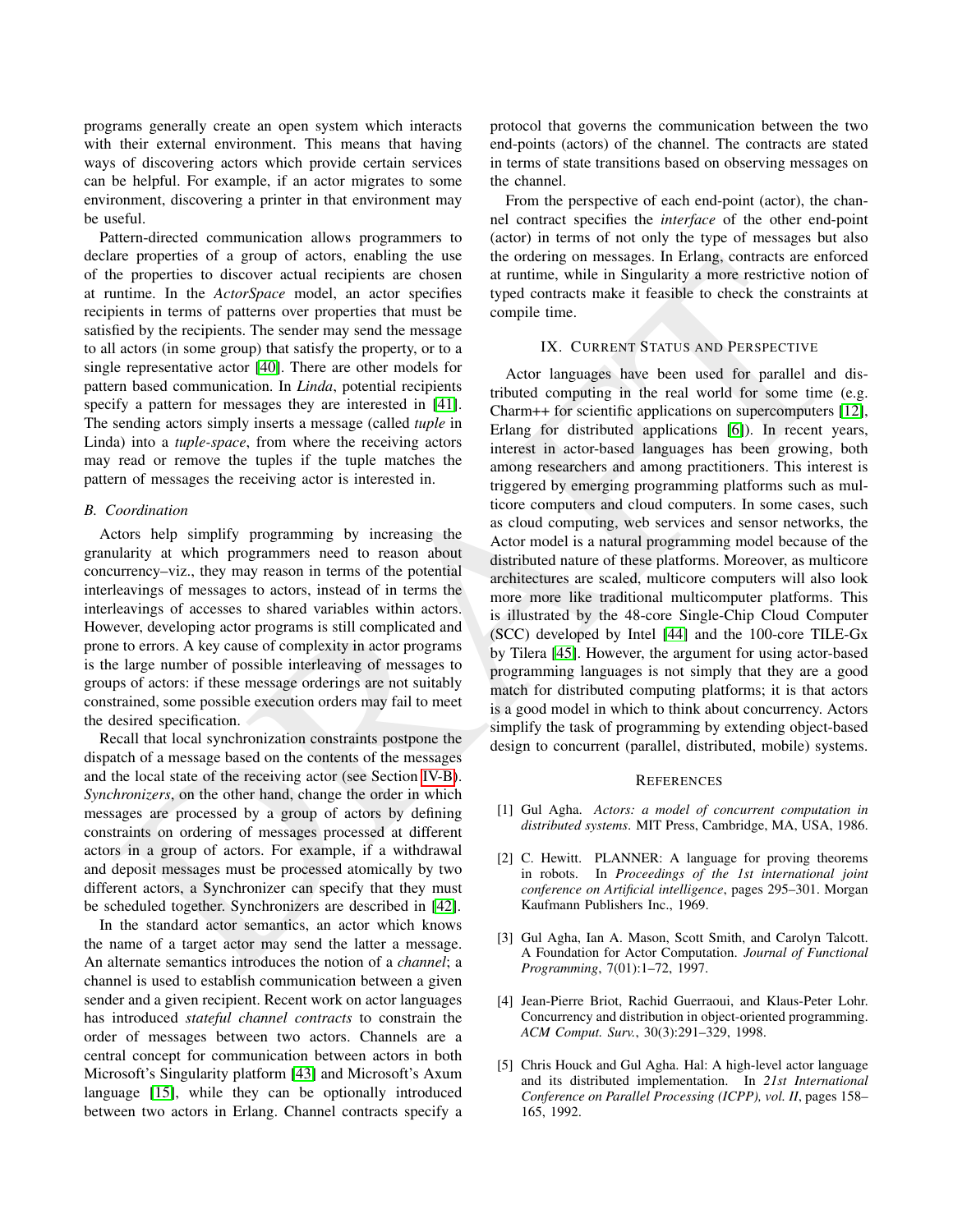- <span id="page-7-0"></span>[6] Joe Armstrong. *Programming Erlang: Software for a Concurrent World*. Pragmatic Bookshelf, 2007.
- <span id="page-7-1"></span>[7] P. Haller and M. Odersky. Actors That Unify Threads and Events. In *9th International Conference on Coordination Models and Languages*, volume 4467 of *Lecture Notes in Computer Science*. Springer, 2007.
- <span id="page-7-2"></span>[8] Edward A. Lee. Overview of the ptolemy project. Technical Report UCB/ERL M03/25, University of California, Berkeley, 2003.
- <span id="page-7-3"></span>[9] Denis Caromel, Ludovic Henrio, and Bernard Paul Serpette. Asynchronous sequential processes. *Information and Computation*, 207(4):459 – 495, 2009.
- <span id="page-7-4"></span>[10] Jan Schäfer and Arnd Poetzsch-Heffter. Jcobox: generalizing active objects to concurrent components. In *Proceedings of the 24th European conference on Object-oriented programming*, ECOOP'10, pages 275–299, Berlin, Heidelberg, 2010. Springer-Verlag.
- <span id="page-7-5"></span>[11] C. Varela and G. Agha. Programming dynamically reconfigurable open systems with SALSA. *ACM SIGPLAN Notices*, 36(12):20–34, 2001.
- <span id="page-7-6"></span>[12] Laxmikant V. Kale and Sanjeev Krishnan. Charm++: a portable concurrent object oriented system based on c++. *SIGPLAN Not.*, 28(10):91–108, 1993.
- <span id="page-7-7"></span>[13] Mark Astley. *The Actor Foundry: A Java-based Actor Programming Environment*. Open Systems Laboratory, University of Illinois at Urbana-Champaign, 1998-99.
- <span id="page-7-8"></span>[14] Microsoft Corporation. Asynchronous<br>agents library. http://msdn.microsoft.com/enhttp://msdn.microsoft.com/en*us/library/dd492627(VS.100).aspx*.
- <span id="page-7-9"></span>[15] Microsoft Corporation. Axum programming language. *http://msdn.microsoft.com/en-us/devlabs/dd795202.aspx*.
- <span id="page-7-10"></span>[16] Gabriel Kliot James Larus Ravi Pandya Jorgen Thelin Sergey Bykov, Alan Geller. Orleans: A framework for cloud computing. Technical Report MSR-TR-2010-159, Microsoft Research, 2010.
- <span id="page-7-11"></span>[17] G. Agha and W.Y. Kim. Parallel programming and complexity analysis using actors. In *Massively Parallel Programming Models, 1997. Proceedings. Third Working Conference on*, pages 68–79. IEEE, 2002.
- <span id="page-7-12"></span>[18] Gul Agha. Concurrent object-oriented programming. In *in Communications of the ACM, Association for Computing Machinery, vol. 33, no. 9, pp 125-141, September*, 1990.
- <span id="page-7-13"></span>[19] Thomas Huining Feng and Edward A. Lee. Scalable models using model transformation. In *1st International Workshop on Model Based Architecting and Construction of Embedded Systems (ACESMB)*, September 2008.
- <span id="page-7-14"></span>[20] V. Singh, V. Kumar, G. Agha, and C. Tomlinson. Scalability of parallel sorting on mesh multicomputers. In *Parallel Processing Symposium, 1991. Proceedings., Fifth International*, pages 92 –101, apr. 1991.
- <span id="page-7-15"></span>[21] Rajesh K. Karmani, Amin Shali, and Gul Agha. Actor frameworks for the JVM platform: a comparative analysis. In *PPPJ '09: Proceedings of the 7th International Conference on Principles and Practice of Programming in Java*, pages 11–20, New York, NY, USA, 2009. ACM.
- <span id="page-7-16"></span>[22] Steven Lauterburg, Rajesh K. Karmani, Darko Marinov, and Gul Agha. Evaluating ordering heuristics for dynamic partialorder reduction techniques. In *Fundamental Approaches to Software Engineering (FASE) with ETAPS*, 2010.
- <span id="page-7-17"></span>[23] WooYoung Kim and Gul Agha. Efficient support of location transparency in concurrent object-oriented programming languages. In *Supercomputing '95: Proceedings of the 1995 ACM/IEEE conference on Supercomputing*, page 39, New York, NY, USA, 1995. ACM.
- <span id="page-7-18"></span>[24] Po-Hao Chang and Gul Agha. Towards context-aware web applications. In *7th IFIP International Conference on Distributed Applications and Interoperable Systems (DAIS)*, 2007.
- <span id="page-7-19"></span>[25] Vijay Anand Korthikanti and Gul Agha. Towards optimizing energy costs of algorithms for shared memory architectures. In *SPAA '10: Proceedings of the 22nd ACM symposium on Parallelism in algorithms and architectures*, pages 157–165, New York, NY, USA, 2010. ACM.
- <span id="page-7-20"></span>[26] Akinori Yonezawa, editor. *ABCL: an object-oriented concurrent system*. MIT Press, Cambridge, MA, USA, 1990.
- <span id="page-7-21"></span>[27] S. Srinivasan and A. Mycroft. Kilim: Isolation typed actors for Java. In *Procedings if the European Conference on Object Oriented Programming (ECOOP)*, 2008.
- <span id="page-7-22"></span>[28] Philipp Haller and Martin Odersky. Capabilities for uniqueness and borrowing. In Theo DHondt, editor, *ECOOP 2010 Object-Oriented Programming*, volume 6183 of *Lecture Notes in Computer Science*, pages 354–378. Springer Berlin / Heidelberg, 2010.
- <span id="page-7-26"></span><span id="page-7-25"></span><span id="page-7-24"></span><span id="page-7-23"></span>[29] Stas Negara, Rajesh Kumar Karmani, and Gul Agha. Inferring ownership transfer for efficient message passing. In *To appear in the 16th ACM SIGPLAN Symposium on Principles and Practice of Parallel Programming (PPoPP)*, New York, NY, USA, 2011. ACM.
- Ensig C. E. Controls of the plotters function in the function of the matrix and the Apple 11-1 controls of the state of the state of the state of the state of the state of the state of the state of the state of the state [30] Nalini Venkatasubramanian, Gul Agha, and Carolyn Talcott. Scalable distributed garbage collection for systems of active objects. In *in Y. Bekkers and J. Cohen (editors), International Workshop on Memory Management, ACM SIGPLAN and INRIA, St. Malo, France, Lecture Notes in Computer Science, vol. 637, pp 134-148, Springer-Verlag, September*, 1992.
	- [31] Thomas Arts, John Hughes, Joakim Johansson, and Ulf Wiger. Testing telecoms software with quviq quickcheck. In *ERLANG '06: Proceedings of the 2006 ACM SIGPLAN workshop on Erlang*, pages 2–10, New York, NY, USA, 2006. ACM.
	- [32] K. Sen and G. Agha. Automated systematic testing of open distributed programs. In *Fundamental Approaches to Software Engineering (FASE)*, volume 3922 of *Lecture Notes in Computer Science*, pages 339–356. Springer, 2006.